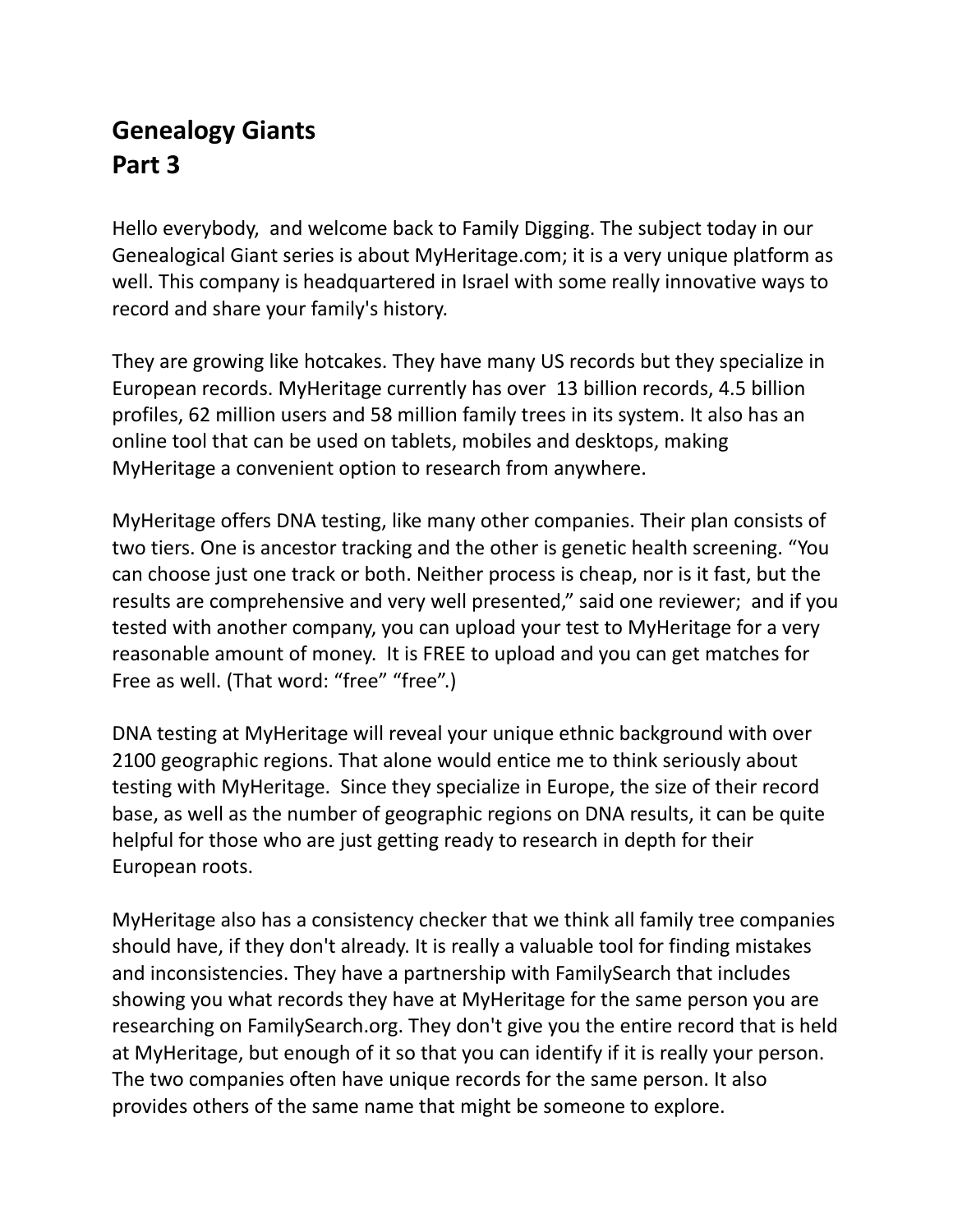## **Genealogy Giants Part 3, Page 2**

MyHeritage is full of tools: Smart Matching, Record Matching, Record Detective, Instant Discoveries, Super Search and Search Connect = all to help you find your ancestors more easily and at the same time connect with others who are looking for those same people. MyHeritage is a unique place where families can meet online, communicate, share, explore and preserve their heritage.

Another unique feature we like is they have a Global Name Translation Tool which translates names found in historical records and family trees from one language into another to facilitate matches between names in different languages, and they support 42 languages. That's a lot!

And MyHeritage let's you create your own family's meeting place on the Internet; your family's website. Invite family members to participate in your site. Post your family tree online, or build it there, or upload a gedcom and share it with other family members; share photos, keep track of important family events, and way more. This only takes a few minutes and does not require technical expertise, and you have privacy settings that you control. MyHeritage will not disclose your information to third parties.

The first 250 people on your tree are free; if you want to add photos and scan documents, the limit of storage space is 500 MB for free. To add more people or space, there are a series of more spacious and sophisticated plans. For access to more information on the pricing structure and tools, go to MyHeritage.com and if you want to try it out, there is a generous 14 day free trial offered.

You can also download their Family Tree Builder software for free, again free - very good software program for your tree. You can add photos using their Facial Recognition Technology to easily tag faces in your photos. You can create beautiful charts and reports and more.

Several years ago, MyHeritage purchased my very favorite educational tool, Legacy Family Tree Webinars. Sometimes spending money pays off, and Legacy Family Tree Webinars is one of those times, but the subscriptions go on sale a couple of times a year, so take advantage. The nice thing about the webinars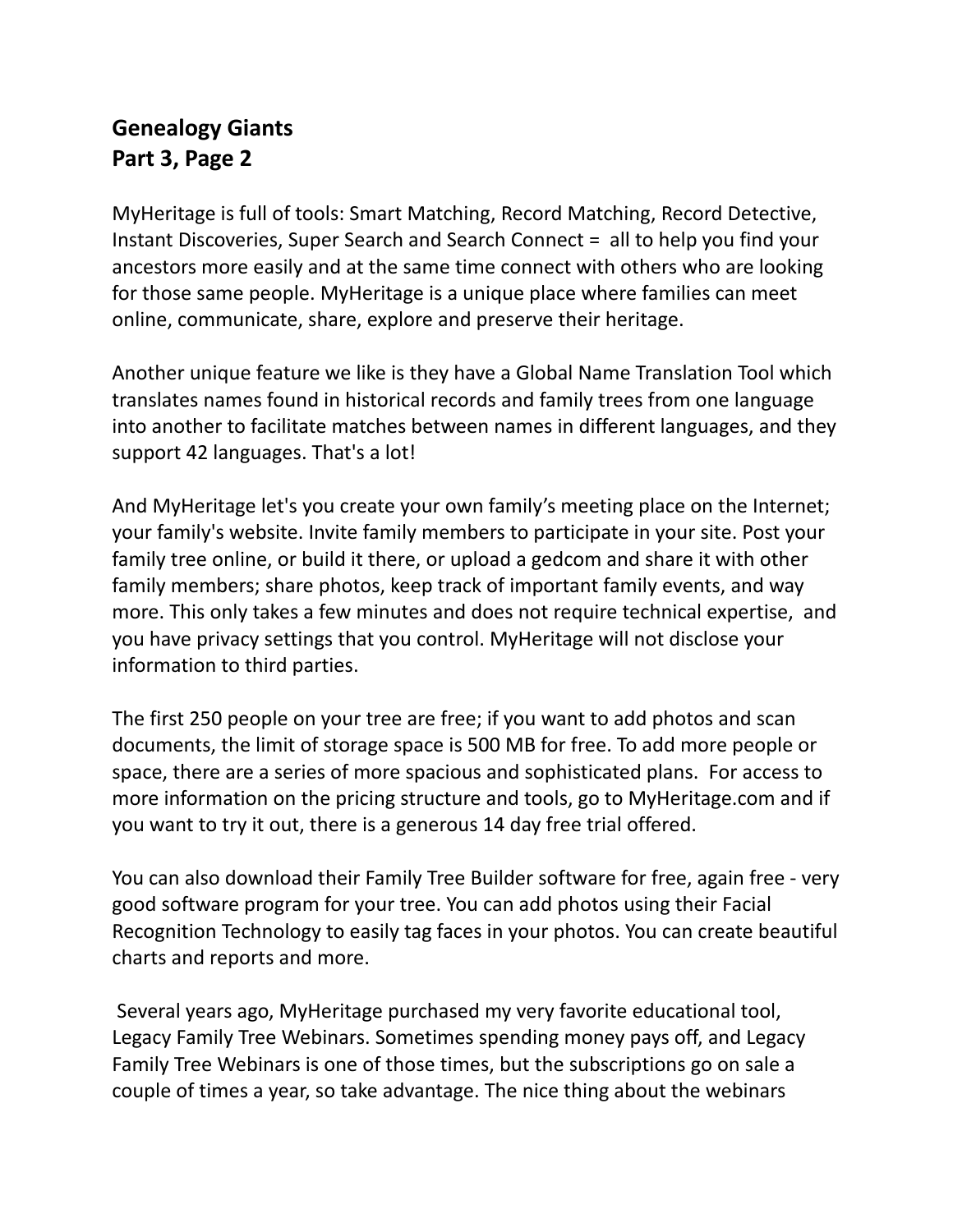## **Genealogy Giants Part 3, Page 3**

series is that you can watch the live broadcast for free, then most of them remain free to view for a week or so and then it goes behind their paywall for subscribers only. They also have bonus webinars for subscribers only. They have a technology section where they walk you through step by step some of the software features and other tools that help you to do your work. They cover genealogy with some of the best speakers in the world, and if you are a subscriber, you can go into their library at any time and download any handouts and/or view any of their past webinars (and it is a very large library - really well done.) Since MyHeritage purchased Legacy Family Tree Webinars the focus has become broader to include "how to's" on how to do things on MyHeritage, as well as providing more webinars and a more global perspective, particularly adding European and Down Under sessions. Reasonably priced at under \$50 (regular price) and more like \$42 when it goes on sale, it's well worth it.

Wow, that sounds really good.

But perhaps the most talked about features recently added to MyHeritage are three tools relating to photos. And if you haven't seen them, you simply must. First is a Photo Enhancer, which restores your old photos (or not very good photos) to a very nice degree. Second, is MyHeritage in Color, which colorizes black and white or previously colorized photos to make them really come alive. And third, Deep Nostalgia, animates the faces in your photos. Now that there is a very unique combination that is drawing worldwide attention and deservedly so.

So, MyHeritage.com is unique in many ways. Here are five:

- 1) Their three photo management tools are handy, really improve your images, and are extra popular.
- 2) Their DNA testing provides ethnicity reports on 2100 geographic regions. No one else even begins to come close.
- 3) They concentrate on European records. We all came from somewhere. If it's Europe for your ancestors, this is the place.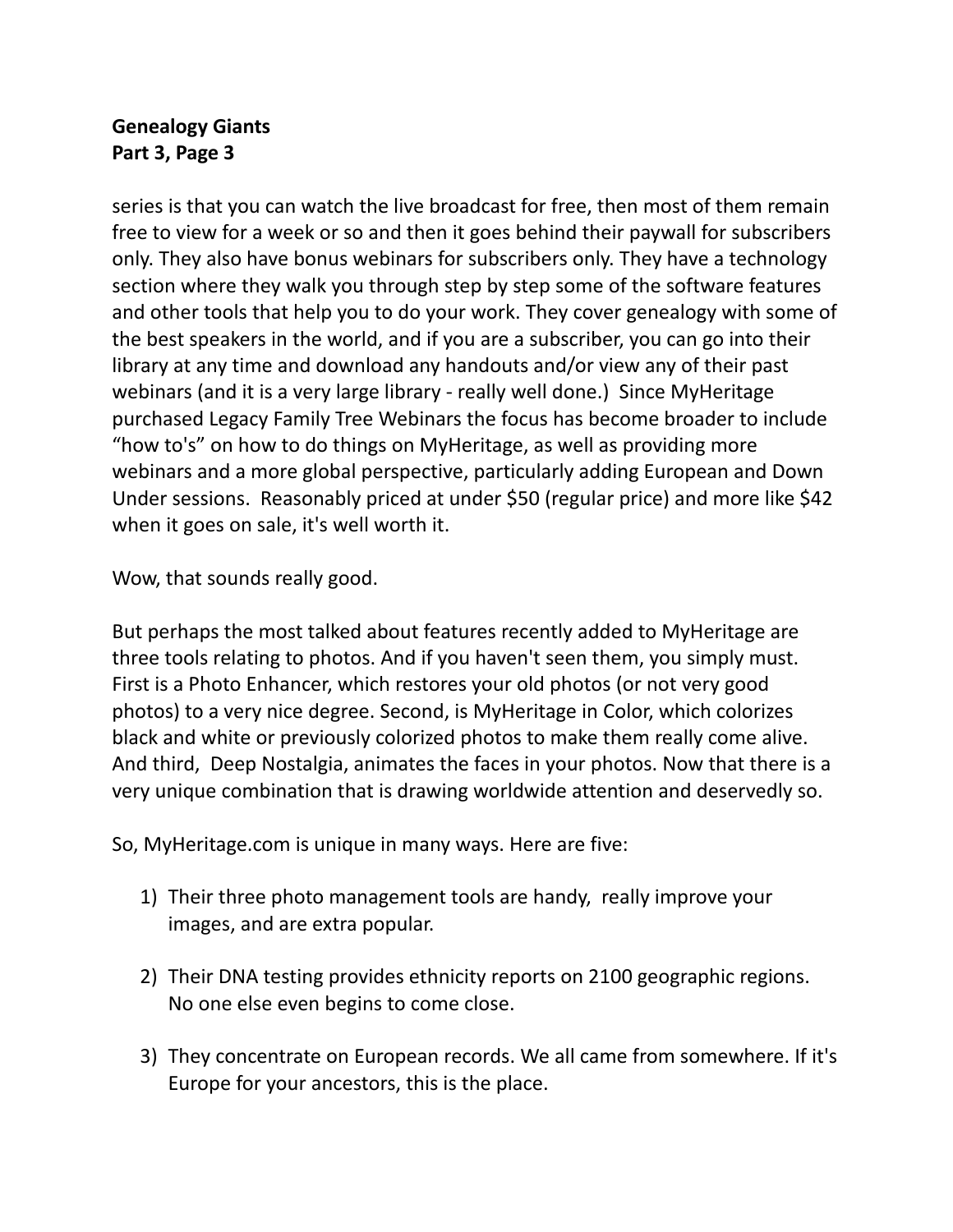### **Genealogy Giants Part 3, Pg 4**

- 4) They have many unique tools including a translation tool for names as well as support in 42 languages.
- 5) Their way of doing business is to encourage people to their site in order to collaborate, and in order to be able to contact others working on the same things. At the same time, they give you plenty of controls to determine how much sharing you really want to do, if any, and with whom.

Paul, you have been a MyHeritage user for some time now. What's your favorite part of it?

So there are a couple things that I really, really enjoy about the platform.

1. It's how you can share the platform with others in your family. So for instance, I had a family member who was impressed with the work that I was doing in genealogy. The next day, you know, I actually am sharing on basically his ticket to do massive amounts of work inside of MyHeritage.

2. The other thing I like about MyHeritage is indeed the photos. They actually have a whole section there where you can set up a photo collection. So you can literally upload your photos to this area and you can add certain information and tag the photos as well, so every photo will have a unique piece of information about it that others can learn from. So those are a couple of things that I really like.

**Genealogy Giants**